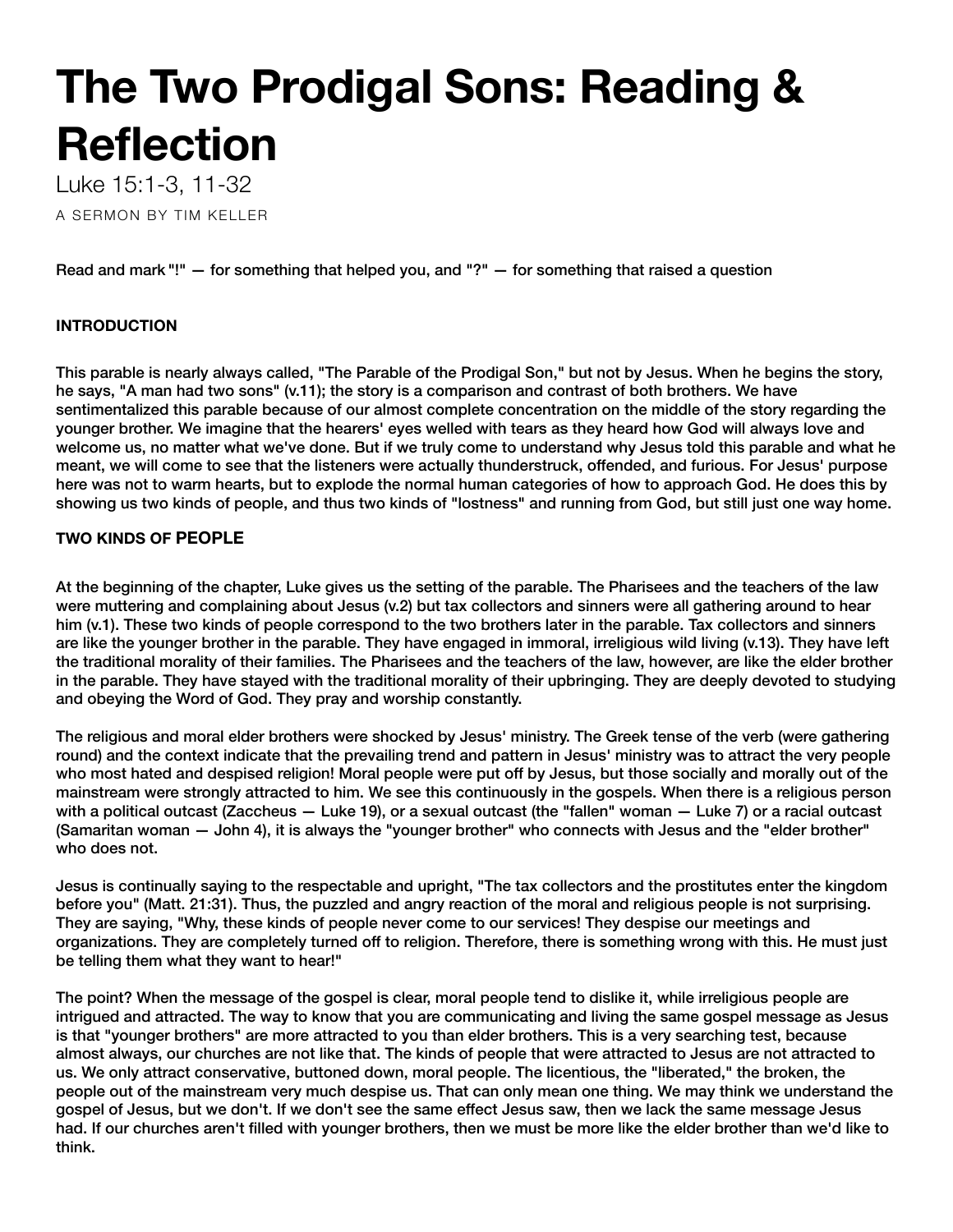#### **TWO KINDS OF APPROACHES**

Jesus' story of the two sons demolishes the natural human categories for salvation and how we are to approach God. The world has only two "grids" through which it understands spiritual issues (though there are an infinite number of variations on each one!). First, there is a moralistic grid. This says that "salvation" is finding God by obeying his law, or by living up to standards of some kind. Though God may forgive if the repentance is very sincere, we must measure up with our goodness. The second grid is a relativistic grid. This says that "salvation" is finding ourselves by following our hearts. In this view, there may be a God or there may not, but if there is, he will accept us as long as we are sincerely seeking what we feel to be our principles.

Both grids then divide the world into two basic groups, one seen favorably and the other unfavorably. The moralistic sees the religious people as "in" and the immoral as "out." But the relativistic sees the free spirits as "in" and the judgmental people as "out."

How does Jesus' story address these views? Well, if the last eight verses were left out, if the story were mainly about the younger brother, this parable could be taken by either moralists or relativists as confirming their grid! The relativistic grid could appropriate it for itself, saying, "Ah, see! The son returned home after all that sin, and he was just accepted! There was no need for punishment, no need for atonement, no need for payment. There's the ticket-- God accepts us no matter what we do." The moralistic grid could appropriate it for itself, saying, "Ah, see! The son ruined his life when he didn't do the father's will, but when he came back to live a good life, then he was received. There's the ticket — God only welcomes you if you are good."

But the parable's ending completely changes all that. For one thing, the story mightily challenges the urban "liberated" grid that sees evil as mainly a lack of personal freedom. We see the ruin of such a life. And there is a final, hidden argument against the relativistic view that we will get to later.

However, Jesus' main target here is the moralistic grid. And here is the shocking heart of the parable. Jesus shows us a father with two sons, and actually both are equally alienated from his heart. One has expressed alienation by running far away, but the elder brother is just as angry and just as much a stranger to the father. The father must "go out" to each of them to urge them to come in (vv.20, 28). But here's the remarkable part. One of his sons is a very good person, one is a very wicked person, but in the end, it is the evil son who comes in to the father's feast and dance, and it is the good son who absolutely will not. The listeners knew what that meant. They were utterly stunned. It was a complete reversal of everything they believed. You can almost hear them gasp as the story ended. The lover of prostitutes enters the kingdom of God, and the moral man does not.

But notice — what is keeping the elder brother out? Why does he stay out when the younger brother goes in? He tells us: It is because all these years I've been slaving for you and never disobeyed... (v.29). It is not his badness keeping him out, but his "goodness." It is not his sins that are keeping him from sharing in the feast of the father so much as his "righteousness." The elder brother in the end is lost, not despite his good record, but because of it. Now we are getting to the heart of how the gospel differs from the moral grid. As one writer put it, "The main thing between you and God is not your sins, but your damnable good works."

The gospel is neither simply religion nor irreligion; it is neither simple morality nor immorality. Most everyone thinks that the moralistic grid seems to be the Christian one, yet the gospel is a radically different approach. The moralistic grid says, "The good are in and the bad are out," and the relativistic grid says, "The liberated are in and the oppressive are out," but the gospel says, "The humble are in and the proud are out." And Jesus is telling us here (as we see throughout the gospels) that when the elder-types and the younger-types clearly hear this new gospel "grid," the younger types are generally more open and less offended. That is why the real gospel faith is one that religious people by definition do not like.

#### **TWO KINDS OF RUNNING**

So what is this gospel "grid" for approaching God? The parable of the Two Prodigals gives us several important planks.

First, we learn that the gospel provides a radically deeper view of the concept of sin than either of the other two grids. Of course, the relativistic view of sin is well known to be shallow, yet ultimately it does not really differ from the moralistic. They both think of sin as basically "breaking the rules" — they just differ in what the rules are! But the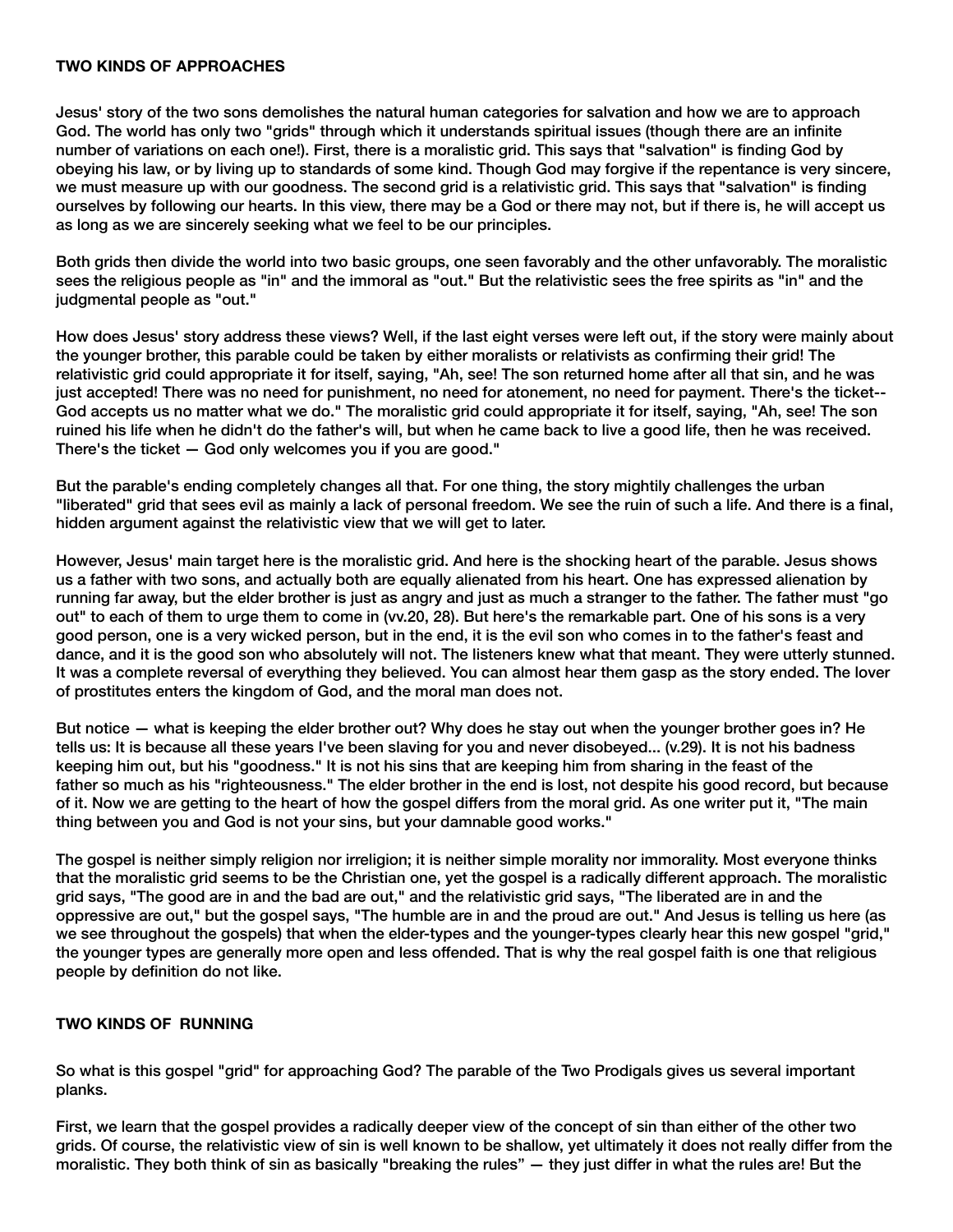governing theme in this parable (and all the stories of Luke 15) is that sin is running from God — avoiding, escaping, saying, "I don't need you!"

This is a much more profound concept than "breaking rules." Why? Flannery O'Connor grasped this when she said of one of her characters, "There was a deep, black, wordless conviction in him that the way to avoid Jesus was to avoid sin." How could that be? Here is a man who knows that the only way to avoid Jesus as Savior is to avoid sin. If I feel I am a good person, I may look to Jesus as Example, or as Helper, or as Strength — but I won't need to utterly rely on him for every breath and obey him unconditionally. If I am a good person, then I have rights — Jesus owes it to me to listen to my prayers, to protect me and reward me.

This is clearly the attitude of the elder brother. Why is he so angry with the father? He feels he has the right to tell the father what he should do with his robes, rings, and calves. It shows that he is just as resentful of the father's control of his goods as was the younger brother. The younger brother went away to get out from under the father's control of his wealth, but the older brother stayed home and "never disobeyed" as his way to do the same thing. At heart they were absolutely the same. Both were trying to escape the authority of the father, both resented his control and rebelled. But one did it by breaking all the father's rules, and the other did it by keeping them.

Now we see why "running from God" is a deeper definition of sin than "breaking the rules of God," because you can run from God either by breaking his rules or by keeping them. The difference between a religious person and a true Christian is that the religious person obeys God to get control over God, and to get things from God, but the Christian obeys just to get God. Religious persons obey to get leverage over God, to control him, to put him in a position where they think he owes them. Therefore, despite their moral and religious fastidiousness, they are actually attempting to be their own saviors. Christians, who know they are only saved by grace and can never control God, obey him out of a desire to love and please and draw closer to the one who saved them.

Another way to understand this is to ask, "Why do we obey or sin?" Until the gospel changes our hearts, the basic reason for either is exactly the same. The younger brother and the elder brother had the wealth of the father as their main goal. They wanted his things, but not him. The younger brother's sins allowed him to get his money and do what he wanted with it. The older brother's righteousness was motivated by the same thing. Thus their real trust was not in the father, but in the things that were their ultimate joy. Their real joy and sense of worth resided in these things, not in the father. So, sins against the father's will and "good deeds" done to get control over the father, are both ways to obtain things other than God. They are both ways to become your own Savior and Lord.

Now we can see one more reason why younger brothers are generally more open to the gospel than elder brothers. Younger brothers have literally run from the father physically and morally. It's easier for them to see their need. Older brothers have not. They are running away from God while they have physically and morally stayed close. See how hard it is for religious people to believe they are running from God! But they are.

The gospel does not agree that there are spiritually two kinds of people in the world — "good" and "bad." Instead, it says there are just two different kinds of "running from God." You can run away by breaking the rules or by keeping them. But you are running nonetheless.

## **TWO KINDS OF "LOSTNESS"**

Not only does the gospel give us a deeper definition of sin, but it also provides a deeper understanding of "lostness." It is typical for people to think of "lost" people as wild and out of control. And there is a kind of person whose body and spirit are very broken through wild and riotous living. It would not be difficult to take this text, look at the breakdown of the younger brother's life, and spend time showing the signs and remedies for "younger brother lostness."

But because there are two kinds of "running from God," there are also two sets of "lostness" traits. We will concentrate here on "elder brother lostness" because it is much more insidious (as we have seen) and misunderstood. Not only are there many, many people in churches who are not Christians because they are "elder brothers," there are also many Christians who are deeply affected by the elder brother spirit. These are people who still have not grasped the gospel well, who maintain a moralistic grid through which they look at themselves and read the Bible. Richard Lovelace says that many Christians "base their justification on their sanctification" and thus are very touchy, unhappy, and insecure. We need to recognize the marks of "elder brother lostness."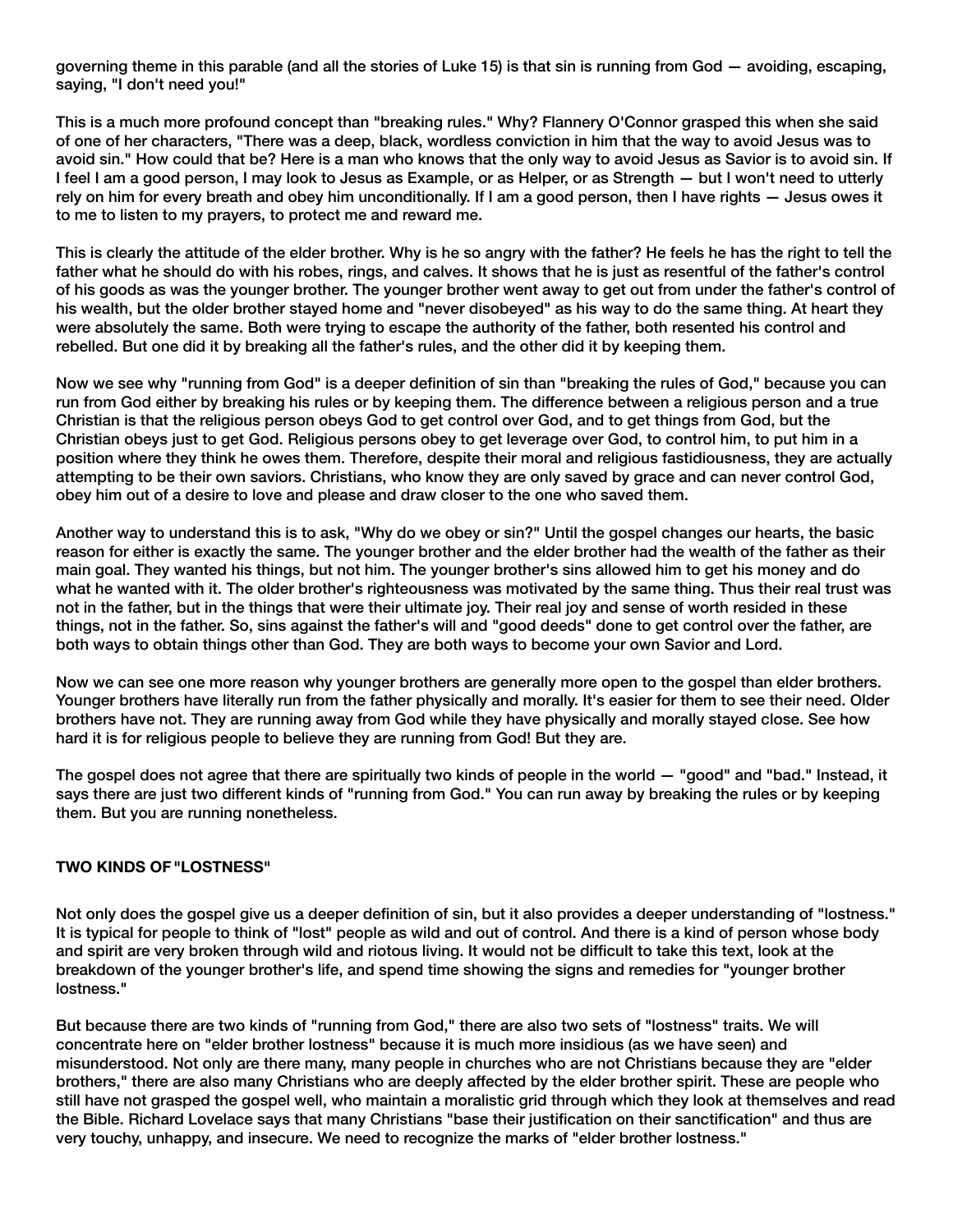(1) One sign of the "elder brother" spirit is that he is filled with anger about how his life is going (v.28 — became angry). One sign of a moralistic spirit is a feeling that God owes me a good and comfortable life if I live up to his standards. Now that will continually lead to anger whenever your life takes a bad turn. If you feel you have been living right, you will be angry at God; if you feel that you have not been living right, you will be angry at yourself. Either way, your life will be filled with anger because you have been trying to control God through your goodness.

(2) A second sign of the "elder brother" spirit is a joyless, mechanical obedience. Notice that the older son "lets his slip show" when he says, "I've been slaving for you" (v.29). Look at it this way: There are two ways to listen to Mozart. You may listen to Mozart because it is instrumental (a means) to something else you love for its own sake. For example, you may listen to Mozart to get an "A" in music appreciation class so that you can get your degree and a good job. Or you may listen to Mozart so you can feel (and look) like a cultured person. But you can also listen to Mozart because it is beautiful for its own sake. It gives you pleasure just for what it is in itself. Elder brother obedience treats God as instrumental — a means to an end. You don't do good out of a delight in goodness for its own sake or for the pleasure of God. Instead, you do it joylessly and slavishly. But Christians are filled with amazement at the grace of God and so obey out of a delight in pleasing him for his own sake.

(3) A third sign of the "elder brother" spirit is a coldness to younger brother-types. And especially, elder brothers are disdainful of or ineffective in evangelism. The older son will not even "own" or acknowledge his brother — "this son of yours" (v.30). The person changed by the real gospel is always disposed toward evangelism. For one thing, if you believe you are a sinner saved by grace alone, you will not feel superior to anyone else, not to other cultural or racial groups, not to other faiths, not to immoral people. You will treat them with respect because you know that your morality has been as sinful and "God-escaping" as their immorality. Secondly, if you understand the gospel, you will treat others with hope. You will never look at anyone and say, "Here's someone who could never become a Christian," because now you know that all "types" of people are equally unlikely to find God. Thirdly, if you understand the gospel, you will be very courageous in your witness. You will not be bound by what people think of you.

(4) A fourth sign of the "elder brother" spirit is a lack of assurance of the father's love. The son says, "You never threw me a party" (v.29). There is no dancing or festiveness in the elder brother's relationship with his father. As long as you try to earn your salvation by controlling God through your goodness, you will never, ever be sure you have "made it." There will always be anxiety and fear and uncertainty in your relationship. No wonder there is no intimacy in the prayer life of the "elder brother" — no joy or closeness — though the elder brother may be very diligent in "saying his prayers."

(5) A fifth sign of "elder brother" spirit is an unforgiving, judgmental spirit. If you are an elder brother, you lack two things necessary to forgive. First, you lack the emotional humility to say, "I'm no different." You instead look at the sinner and say, "I would never do that!" Second, you lack the emotional "wealth" to say, "I am so loved and forgiven by my father, what does it matter that I was slighted or wronged by him?"

## **ONE WAY HOME**

If there are two kinds of running and two kinds of "lostness," are there two ways home? No — there is only one, though it must be applied in different ways. Not only is there one way home for both younger-brother and olderbrother non-Christians, but there is one way for believers to grow out of the immaturity and old "false grids" that still bedevil us.

First, we need the father to come out to us. Even the younger brother gets the father's kiss before he repents (v.20). The father's kiss is not a response to our repentance, but the action that brings it about. With the older brother, the father must come out and plead with him (v.28), just as he pleads today with hardened religious people! We all need God's grace to come to us first. We need him to seek us, or we will never seek him.

Second, we must repent, not just of our sins, but also of our righteousness. We need a deeper, more comprehensive repentance. We must recognize that the reasons for our righteous deeds have been the same as the reasons for our sins. We must admit that other things besides God are operating as our functional trusts and joy, and that our main sin has been our efforts at self-salvation, at trying to be our own Savior. Repentance means to admit that the reason we did right was to put God in our debt, so that we could have some say in the kind of life we "deserve," and keep control of our lives.